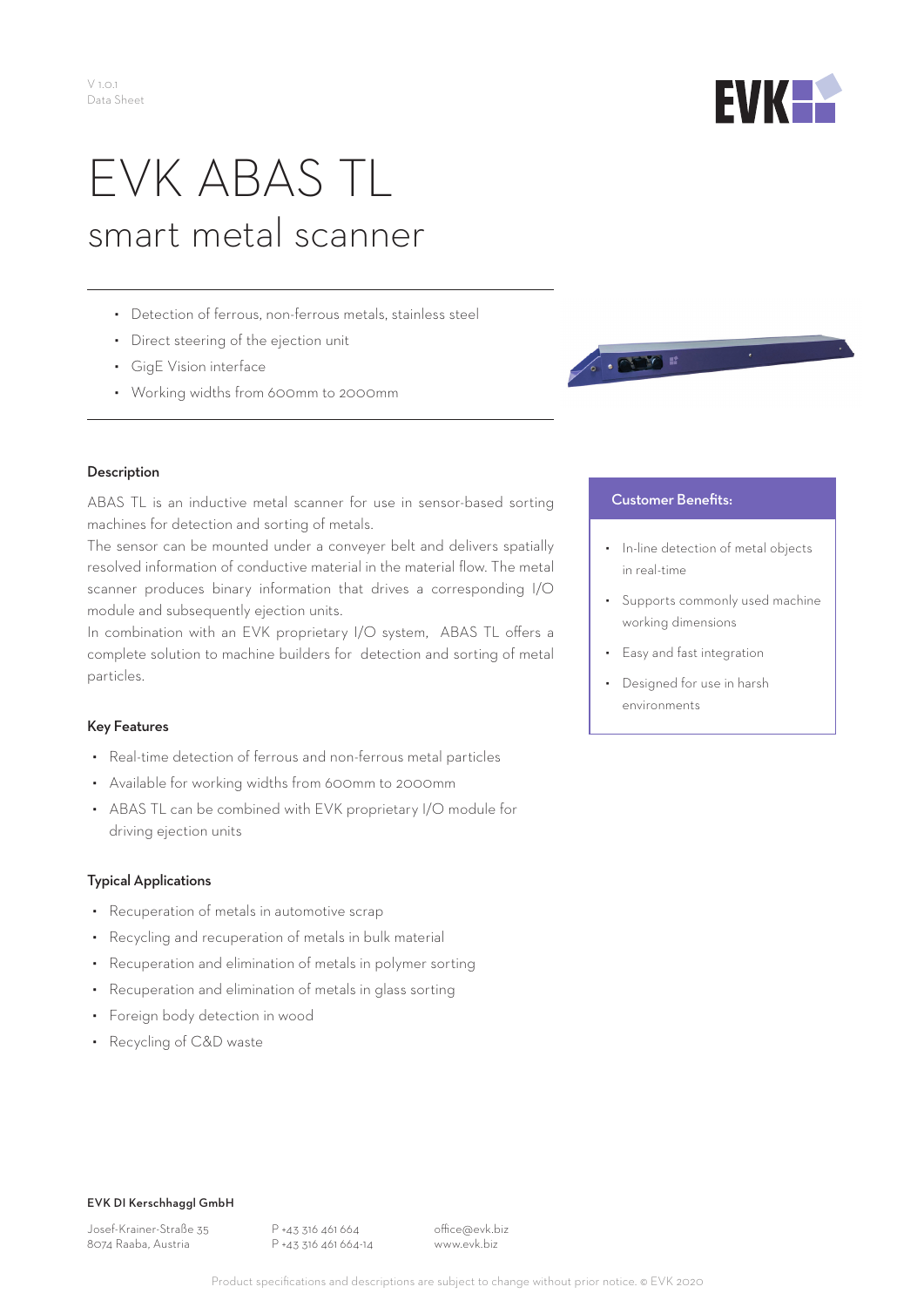

# Technical Data

| Maximum material flow speed    | 2.5 m/s (valid for smallest detectable particles)                                                                                  |  |  |
|--------------------------------|------------------------------------------------------------------------------------------------------------------------------------|--|--|
| Sensitivity                    | Detectable metal parts of 4mm grain size<br>at operating distance of 6mm                                                           |  |  |
| <b>Standard working widths</b> | 600mm, 1000mm, 1200mm, 1600mm, 2000mm                                                                                              |  |  |
| Power supply                   | +24 $V$ DC + -10%                                                                                                                  |  |  |
| Power consumption              | Up to 10W                                                                                                                          |  |  |
| Interfaces / connectors        | 3 connectors:<br>connector 1: Power Supply<br>connector 2: GigE Vision / GEN <i>CAM<br/>connector 3: SPI (for EVK I/O modules)</i> |  |  |
| Dimensions (L x W x H)         | (Working width + 306) x 90 x 60 mm                                                                                                 |  |  |
| Weight                         | 7kg (@ 1m length)                                                                                                                  |  |  |
| Protection system              | IP 65                                                                                                                              |  |  |
| <b>Operating temperature</b>   | $O$ to $+4O$ °C                                                                                                                    |  |  |
| Storage temperature            | $-25$ to $+75$ °C                                                                                                                  |  |  |
| Humidity                       | 10% to 80%                                                                                                                         |  |  |

# Order Information

| Product                      | <b>Order Number</b> | Working width | Sensor length |
|------------------------------|---------------------|---------------|---------------|
| ABAS TL 600/RM25/24/SPI/Eth  | AGX-19079           | 600mm         | 906mm         |
| ABAS TL 1000/RM25/40/SPI/Eth | AGX-19090           | 1000mm        | 1306mm        |
| ABAS TL 1200/RM25/48/SPI/Eth | AGX-19125           | 1200mm        | 1506mm        |
| ABAS TL 1600/RM25/64/SPI/Eth | AGX-19114           | 1600mm        | 1906mm        |
| ABAS TL 2000/RM25/80/SPI/Eth | AGX-20009           | 2000mm        | 2306mm        |

| Cables                       | Order Number   | Cable length    |
|------------------------------|----------------|-----------------|
| ABAS Power Supply external   | BKE-18129 20.0 | 20m             |
| ABAS SIO-Cabel external      | BKE-18130 20.0 | 20 <sub>m</sub> |
| ABAS Ethernet Cat5e external | BKE-18131 20.0 | 20m             |

EVK DI Kerschhaggl GmbH

Josef-Krainer-Straße 35 8074 Raaba, Austria

P +43 316 461 664 P +43 316 461 664-14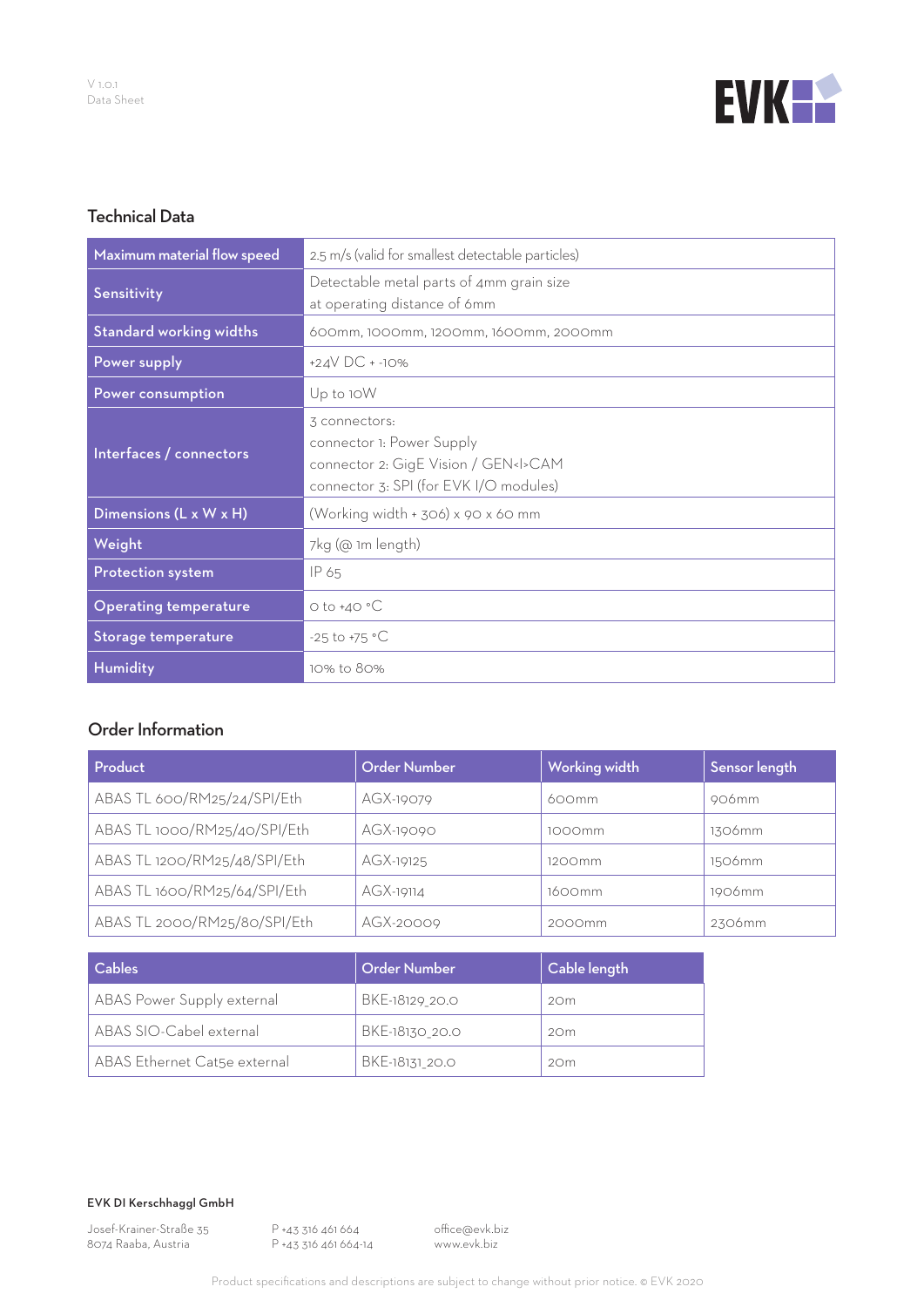



Figure 1: Mechanical dimensions

## I/O Module Products in connection with EVK ABAS TL sensor

| Product    | <b>Order Number</b> | <b>Product Description</b>                                                                                             |
|------------|---------------------|------------------------------------------------------------------------------------------------------------------------|
| 48k GPIO   | BKE-00013           | 48k GPIO card receives binary data from<br>ABAS TL and drives 48k DOUT-S module                                        |
| 48k DOUT-S | BKE-10001           | 48k DOUT-S Card is an extension to the 48k<br>GPIO card and can directly drive up to 240<br>ejectors in cascading mode |



Figure 2: Block diagram of a complete system

#### EVK DI Kerschhaggl GmbH

Josef-Krainer-Straße 35 8074 Raaba, Austria

P +43 316 461 664 P +43 316 461 664-14